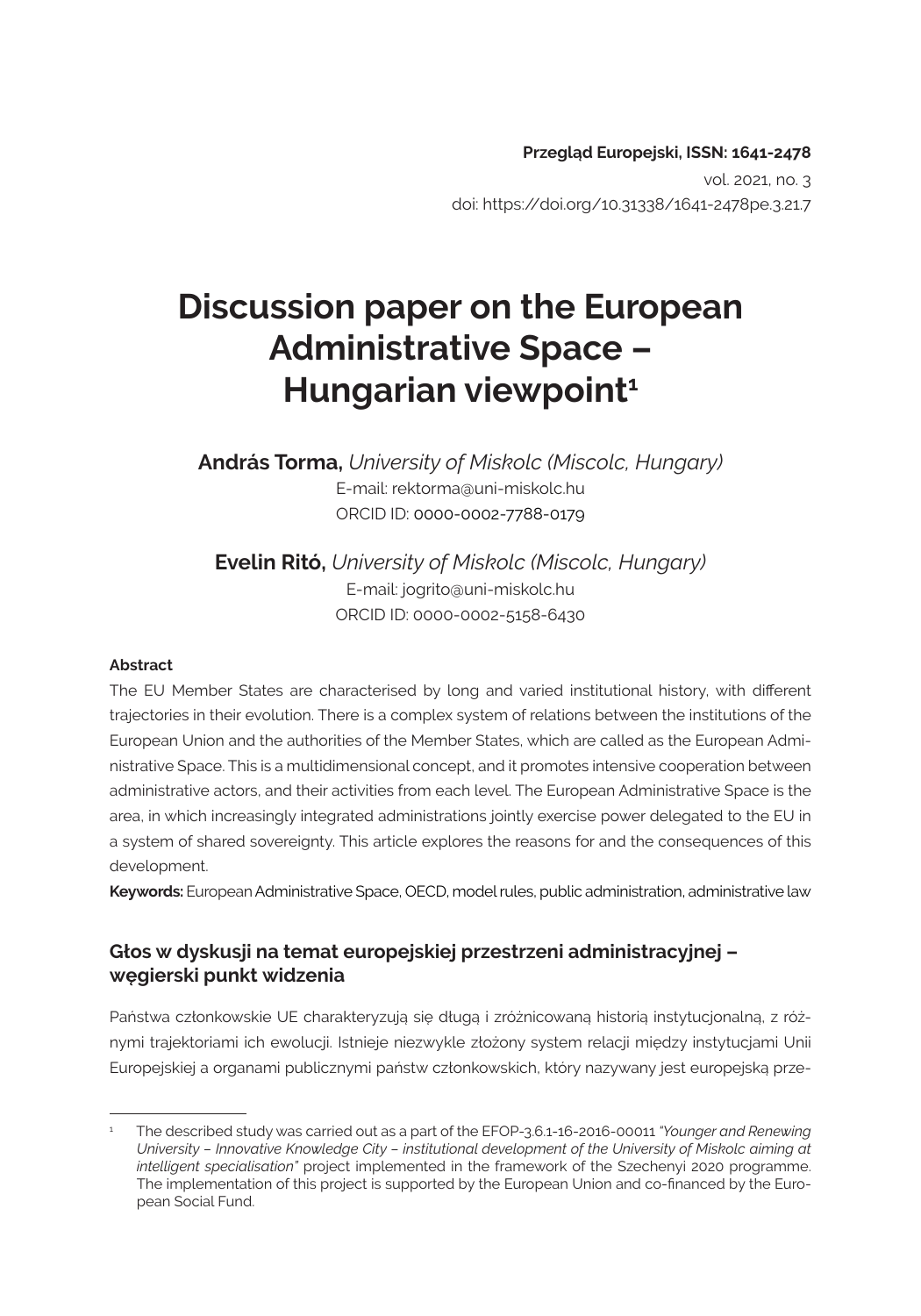### 114 András Torma, Evelin Ritó

strzenią administracyjną. Jest to koncepcja wielowymiarowa, która obejmuje intensywną współpracę między organami administracji oraz ich działania na każdym poziomie. Europejska przestrzeń administracyjna to obszar, w którym organy administracji państw członkowskich we wzajemnej współpracy wykonują uprawnienia przekazane UE w ramach systemu wspólnej suwerenności (ang. *shared sovereignty*). Niniejszy artykuł bada przyczyny i konsekwencje rozwoju tego obszaru.

**Słowa kluczowe:** Europejska Przestrzeń Administracyjna, OECD, wzorcowe reguły, administracja publiczna, prawo administracyjne

The complex system of relations between the institutions of the European Union and the authorities of the Member States now, like the European Economic Area, takes place in a single, unified space, which the literature has called the European Administrative Space (hereinafter – EAS). Our scientific hypothesis is that in recent decades, in close connection with the Eastern enlargement of the EU in 2004 and 2007, a European Administrative Space has emerged, which has its own characteristics and public law characteristics. The present study – as a discussion paper – outlines the development, concept and main features of the EAS, within the available narrow framework.

#### **1. The first steps in the development of the European Administrative Space**

The European Communities/Union took a major step towards the creation of the single European Administrative Space with the European integration treaties, as well as the research carried out in the European Institute of Public Administration (Maastricht) and in the European University Institute in Florence, with the establishment of the so-called "Copenhagen criteria", setting out the conditions for accession. The OECD based in Paris and its SIGMA Programme also played the important role in the development.<sup>2</sup>

The European Institute of Public Administration (EIPA) was founded in 1981. Its basic task was to analyse the system of relations between the institutions of the European Communities and the public administration of the Member States. The directive became increasingly important in Community legislation as a source of law, which gave the Member States sufficient leeway – while, of course, being generally binding. One of the first results of administrative science, comparative and empirical research at the EIPA and the European University Institute (EUI) in Florence was prof. Jürgen Schwarze's monograph on European administrative law<sup>3</sup> (Schwarze 1988: p. 10).

The "Copenhagen criteria" set out the conditions laid down by the European Council in Copenhagen in June 1993 as the criteria for accession to the EU for the countries of Central and Eastern Europe (formerly socialist countries).

We will discuss the aspirations of the Council of Europe and the European Union for European administration in Chapter 3 of this paper, among the main features of the EAS.

<sup>&</sup>lt;sup>3</sup> The English version of this monograph became available 4 years later. The volume was published under the title "European Administrative Law" by Sweet and Maxwell in 1992. The second edition of the volume was published in 2005 and its English version in 2006 in Baden-Baden and London.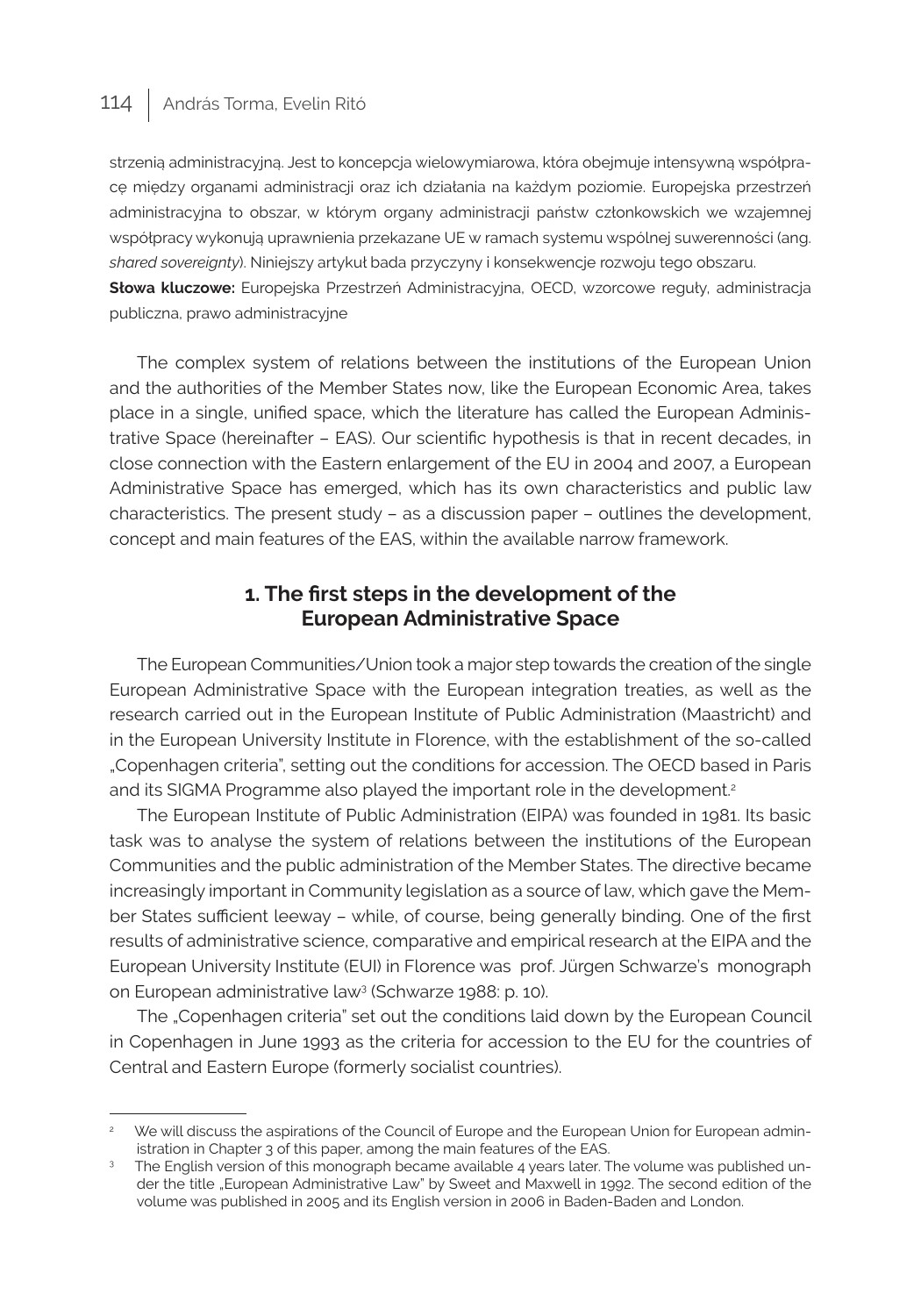These criteria include three issues, as follows:

- 1) Stable democratic institutions, which guarantee the rule of law, the human rights and ensure the protection of the minorities.
- 2) Functioning market economy that is able to cope with the competition of market forces.
- 3) Ability to fulfil the obligations deriving from the EU membership: the transposition and application of the *acquis communautaire*, including the requirements of the economic and monetary union, and the political union.

On the other hand, meeting the criteria on the part of the candidate countries meant the possibility of joining not only the European Communities/Union, but also the European Administrative Space, even today.

The OECD launched the SIGMA (Support for Improvement in Governance and Management in Central and Eastern European Countries) Programme in 1992 to support six former socialist countries. In 1994, five more countries were included in the programme, and later a whole range of countries. The main task of the programme was to expand and facilitate the administrative (governmental) capacity of the transition countries. In 1999, the European Union joined the programme – through the European Commission – because its PHARE Programme to support Hungary and Poland has the same aim. In the framework of the SIGMA the OECD formulated recommendations for transition countries in order to properly prepare for EU accession and to properly enforce Community's/EU law. Two of these recommendations had paramount importance to our topic. The first is about preparing the (national) administrations for the European Administrative Space, and the second is about the principles of the European administration (see: OECD SIGMA/PUMA 1998, 1999). In the first document, issued in 1998, three principles were defined:

- 1) The EU institutions cannot be substituted with national institutions, but they are obliged to cooperate.
- 2) National administrations are responsible for the execution of the EU's decisions.
- 3) Despite the fact that the EU has no direct power over Member States' administrations, it has a strong influence on them. The expression of the socalled "result obligation" describes it better. National administrations have to be reliable, transparent and have to function in a democratic way (OECD SIGMA/ PUMA 1998).<sup>4</sup>

The second document, issued in 1999, states that there are principles of European administration, which have to be enforced by the Member States in order to ensure the application of the EU law. That is why it must also be validated by the candidate countries, at the latest through the administrative reforms to be implemented in order to join. Those principles were defined by the European Court as basic principles, which have to be generally applicable in the national legal systems of the Member States. The document systematises the principles in different groups, such as: (1) reliability and predictability,

The relatively early relationship between the European Community and the administrations of the Member States (for example, see: Cassese 1987).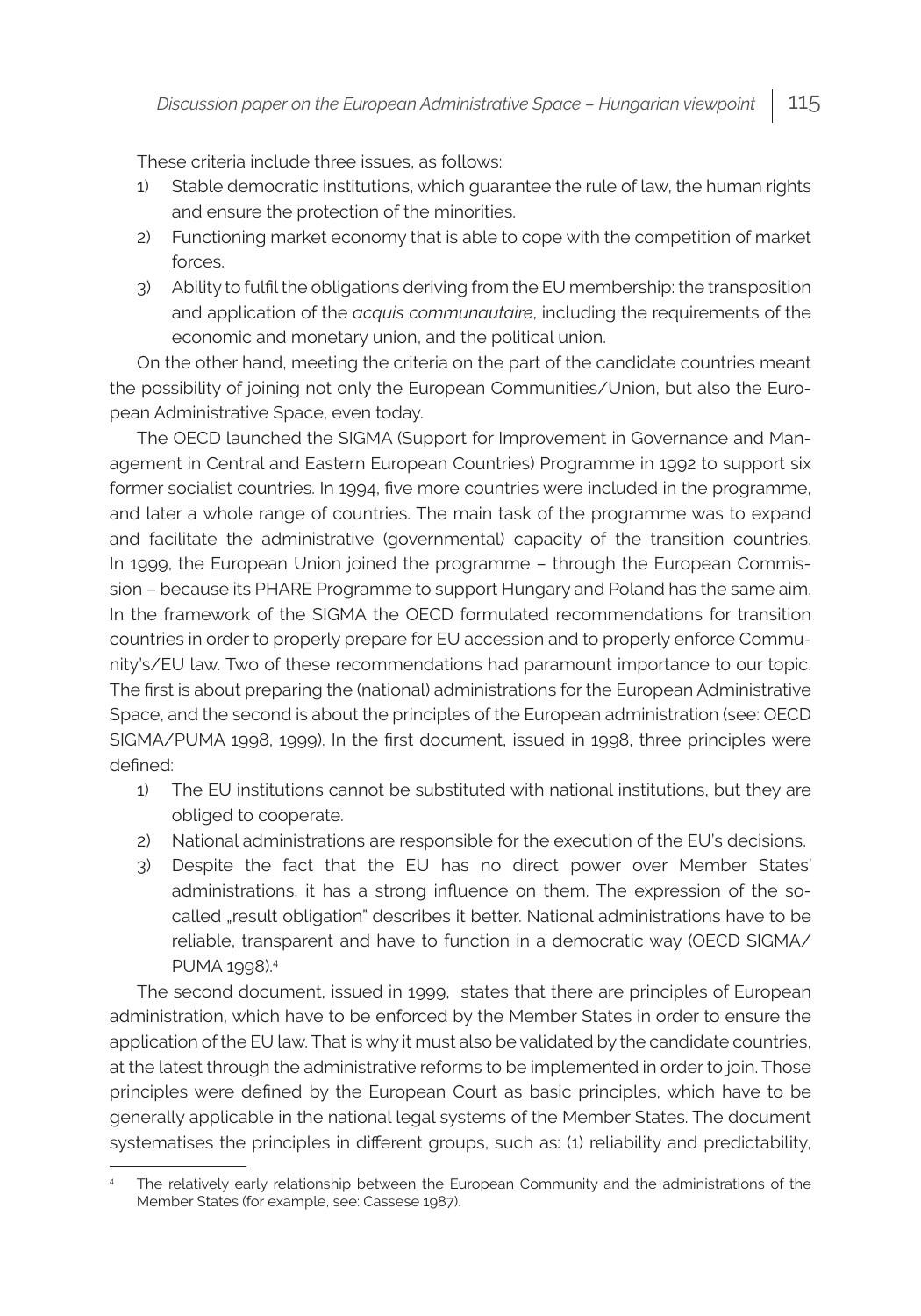(2) openness and transparency, (3) accountability (public responsibility), (4) efficiency and effectiveness (OECD SIGMA/PUMA 1999). These principles will be discussed in Chapter 3 of this paper, because they also characterise the European Administrative Space.<sup>5</sup>

#### **2. The concept of the European Administrative Space**

With almost seven decades of European integration since the Treaty of Paris (1951) establishing the European Coal and Steel Community, convergence of the national administrations of the Member States has emerged, especially in the aspect of functionality and value orientation, but also from an organisational and procedural. It is no longer controversial that we cannot speak only about European (EU) law, European (EU) environmental law, European (EU) criminal law, but also about the European public administration and European administrative law. Effective and loyal cooperation between the EU institutions and the state bodies of the Member States is the key to the implementation and enforcement of the EU law (Torma 2002).

The Community/Union cooperation carried out for many decades has undoubtedly created a European (common) administrative culture and unified values, which are considered as a part of the *acquis communautaire* by many authors.<sup>6</sup>

For our part, we share the Hungarian position developed in 1999, according to which: theoretically speaking, the European Administrative Space is a harmonised synthesis of values realised by the EU institutions and the Member States' administrative authorities through creating and applying the EU law (Czuczai 1999: p. 446). To this definition we can add that in our opinion the scope of the above-mentioned "administrative authorities" is too narrow, it should be extended to all bodies exercising state public power. Indeed, not only the bodies of the public administrations of the Member States but also all public bodies exercising public power are involved (or at least have the opportunity to be involved) in the preparation, drafting and implementation of EU law, including the body or bodies exercising legislative power and the body or bodies exercising judicial power.

 Actually, we can also say that the EAS is a metaphor that had in the early 1990s (and still has) serious practical consequences for the countries applying for the EU membership. It sets out European administrative principles as a condition, which the candidate countries must also take into account. If these states do not take into account these principles, they will not able to fulfil the requirements of the *acquis communautaire* (Józsa 2003: p. 724–725). If the state does not fulfil, it excludes the possibility of accession, as it proves that the level of administration of the candidate country does not reach the level required for the EU membership.

<sup>&</sup>lt;sup>5</sup> For the sake of historical fidelity, it should be noted that the first OECD's document issued in 1998 was preceded a year before the document entitled *Common Administrative Space* and presented at the beginning of the Dutch Presidency, which was intended to serve as a kind of guideline for European countries wishing to join. The elaboration of the conditions set out therein has essentially become the basis for the two documents mentioned above.

<sup>6</sup> For example: Jürgen Schwarze (1998, 2008), Eberhard Schmidt-Assmann (2003), Sabino Cassese (1997), Jenő Czuczai (1999), István Balázs (2013, 2015, 2019), and others.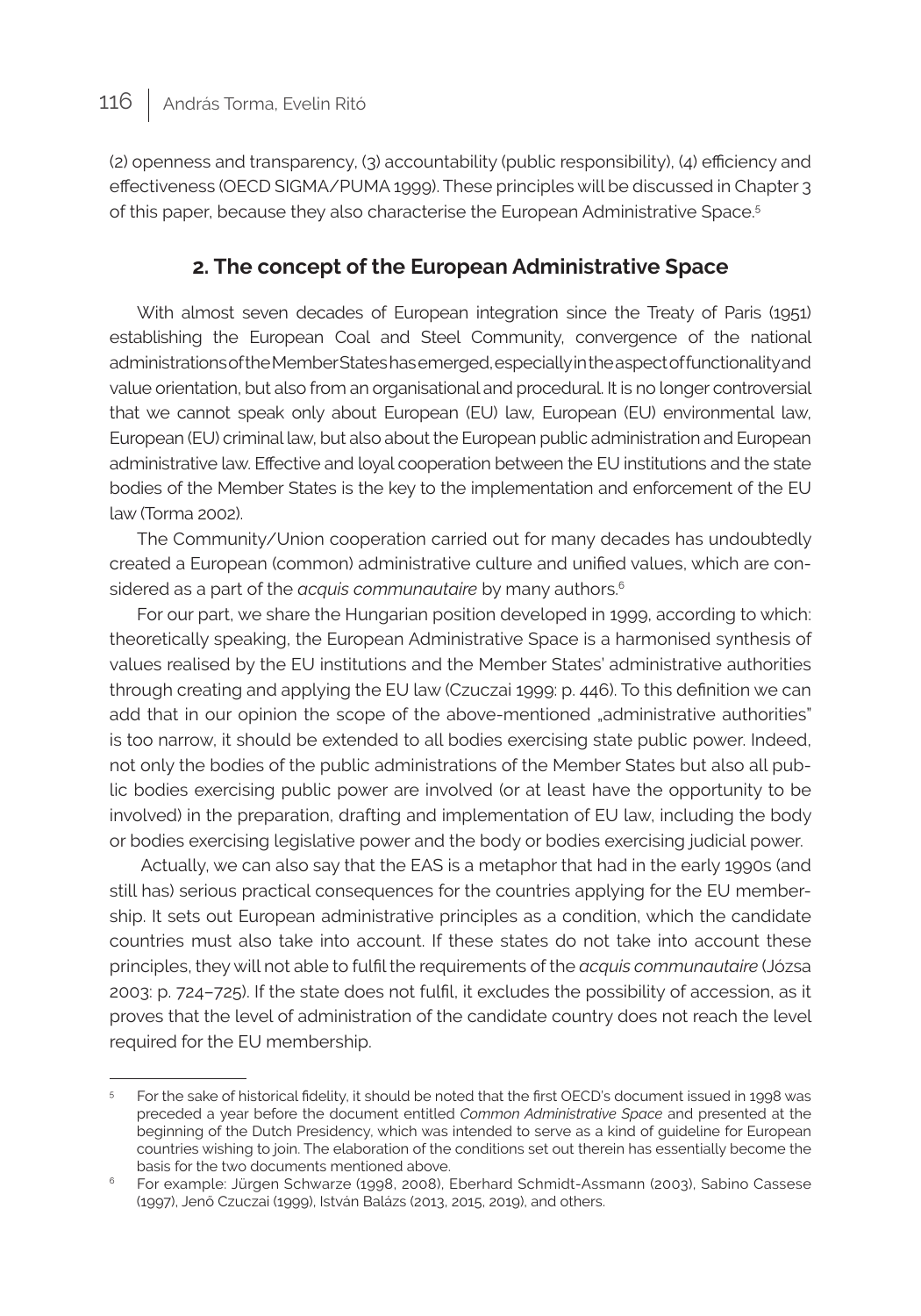In fact, at the end of 2020, the EU institutions did not have their own executive bodies in the Member States. On the other hand, it is also a fact that within the EU legal system – in the sense of substantive law – we cannot even speak about independent administrative law. However, it does not mean that the EU did not lay down requirements and expectations in the last decades concerning the Member States' administrative bodies, procedures and staff. These requirements and expectations can be called as administrative values, because they determine to a large extent the organisational and functional principles of the evolving European Administrative Space and constitute an important guarantee of the effectiveness of the EU law (d'Orta 2003: p. 14).

It is clear that the concept of the EAS determined above and created in the last year of the XX century, has now taken on a broader meaning, because there have been many major legal events in the life of the European Union over the last twenty years. The following are worth highlighting for our topic:

- a) In 2001, the Treaty of Nice was signed, which created the legal preconditions and opportunities for the accession of the countries of Central and Eastern Europe (former socialist) through the abolition of the so-called "Amsterdam leftovers"<sup>7</sup>.
- b) Regulation (EC) No 1059/2003 of the Parliament and of the Council on the NUTS system, which divided the territory of the Member States into NUTS-1, NUTS-2 and NUTS-3 regions, was adopted in 2003. The target area of EU cohesion policy is the NUTS-2 level area, where the number of people living in existing administrative units is between three million and eight hundred thousand.
- c) In 2004, the Eastern enlargement of the European Union took place, and the countries of the Eastern and Central Europe (former socialists), including Hungary and Poland, joined EU.
- d) Romania and Bulgaria joined EU in 2007 and Croatia soon after.
- e) The Treaty of Lisbon was signed in 2007, several provisions of which affected European public administration and – in our view – even put the issue of European public administration on a new base. Article 1 of the Lisbon Treaty amends the Treaty on European Union, established by the 1992 Maastricht Treaty. The name of the single text created by the third amendment – as amended by the Treaty of Amsterdam in 1997, the Treaty of Nice in 2001 and the Treaty of Lisbon in 2007 – is the Treaty on European Union (hereinafter: TEU).

Article 2 of the Treaty of Lisbon amends the Treaty establishing the European Economic Community, established by the Treaty of Rome in 1957. The single text created by the seventh amendment is called the Treaty on the Functioning of the European Union (hereinafter: TFEU). The two treaties have the same legal value and together form the basis of the EU's legal order and functioning.

<sup>7</sup> In EU jargon, the term "Amsterdam leftovers" suggests that in the Amsterdam Treaty signed in 1997, EU Member States could not agree on three issues: re-weighting of votes, extension of qualified majority voting and composition of the European Commission. Four years later, in 2001, these issues were also agreed in Nice, so the Treaty of Nice resolved the Amsterdam leftovers, removing the legal obstacles to accession for the former socialist countries.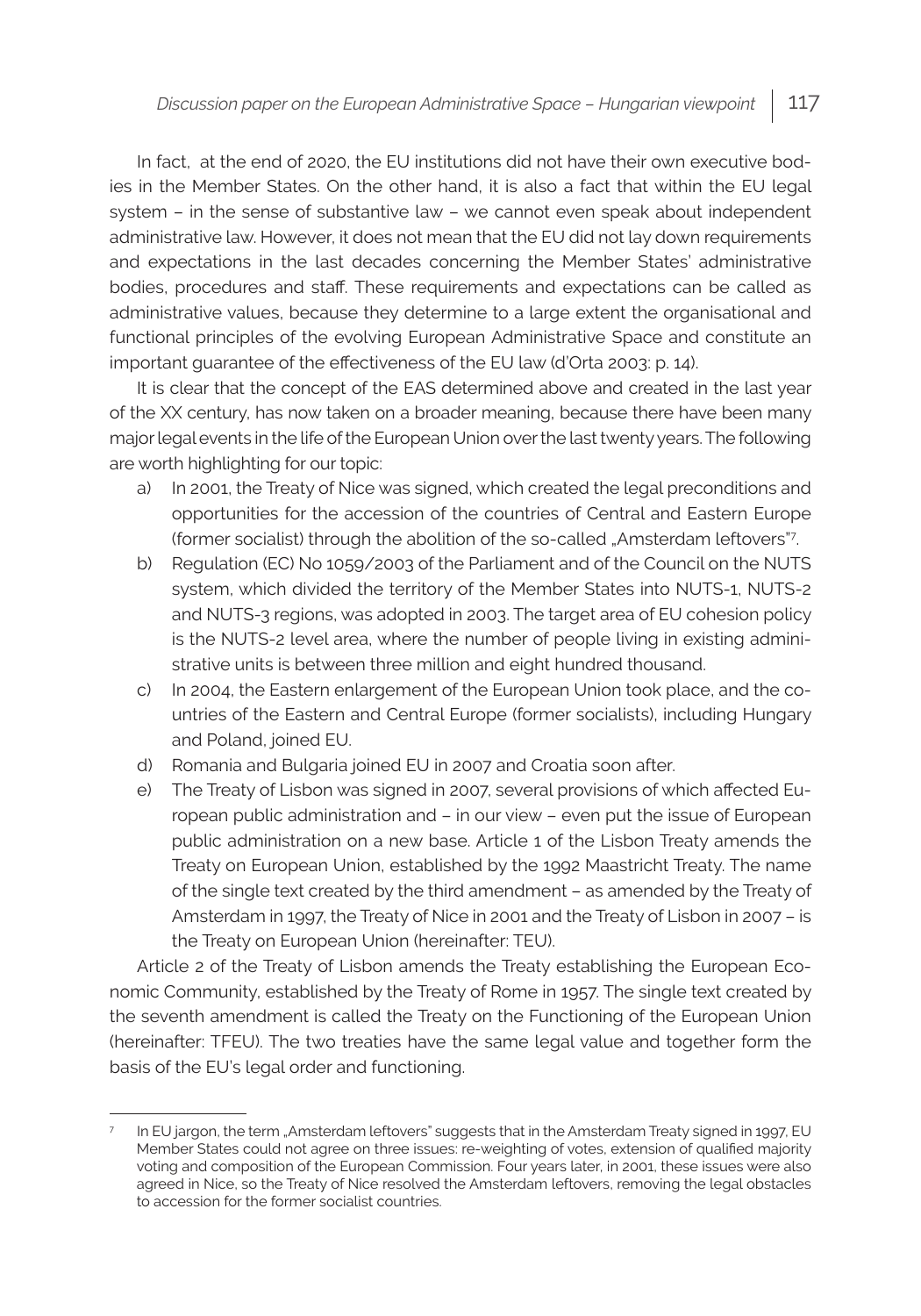## 118 | András Torma, Evelin Ritó

The ten most important for our subject provisions of the two treaties, the TEU and the TFEU, are the following:

- e/1) The Union is an area without internal frontiers, based on freedom, security and justice. The Union shall establish an internal market, and economic and monetary union (TEU: art. 3).
- e/2) "Pursuant to the principle of sincere cooperation, in mutual respect, the Union and the Member States shall assist each other in carrying out tasks, which flow from the Treaties. The Member States shall take any appropriate measure to ensure fulfilment of the obligations arising out of the Treaties or resulting from the acts of the institutions of the Union. The Member States shall facilitate the achievement of the Union's tasks and refrain from any measure which could jeopardise the attainment of the Union's objectives" (TEU: art. 4, par. 3).
- e/3) "The Union recognises the rights, freedoms and principles set out in the Charter of Fundamental Rights of the European Union […], which shall have the same legal value as the Treaties" (TEU: art. 6). The Article 41 of the Charter sets out "the right to good administration" as one of the fundamental rights of the citizen of the Union: "Every person has the right to have his or her affairs handled impartially, fairly and within a reasonable time by the institutions, bodies, offices and agencies of the Union." This right includes the right to be heard, the right of access to the file, the obligation of the administration to give reasons for its decisions, the right to compensation and the right to use mother tongue.
- e/4) "National Parliaments contribute actively to the good functioning of the Union" (TEU: art. 12).
- e/5) "The Union's competence in matters of common foreign and security policy shall cover all areas of foreign policy and all questions relating to the Union's security" (TEU: art. 24, par. 1).
- e/6) "The Union shall have competence to carry out actions to support, coordinate or supplement the actions of the Member States", including administrative cooperation (TFEU: art. 6).
- e/7) "Effective implementation of Union law by the Member States […] shall be regarded as a matter of common interest. The Union may support the efforts of Member States to improve their administrative capacity to implement Union law" (TFEU: art. 197, par. 1, 2).
- e/8) "In order to promote good governance and ensure the participation of civil society, the Union's institutions, bodies, offices and agencies shall conduct their work as openly as possible" (TFEU: art. 15, par. 1).
- e/9) "In carrying out their missions, the institutions, bodies, offices and agencies of the Union shall have the support of an open, efficient and independent European administration. […] the European Parliament and the Council, acting by means of regulations in accordance with the ordinary legislative procedure, shall establish provisions to that end" (TFEU: art. 298).
- e/10) "Member States shall coordinate their action aimed at protecting the financial interests of the Union against fraud. To this end they shall organise, together with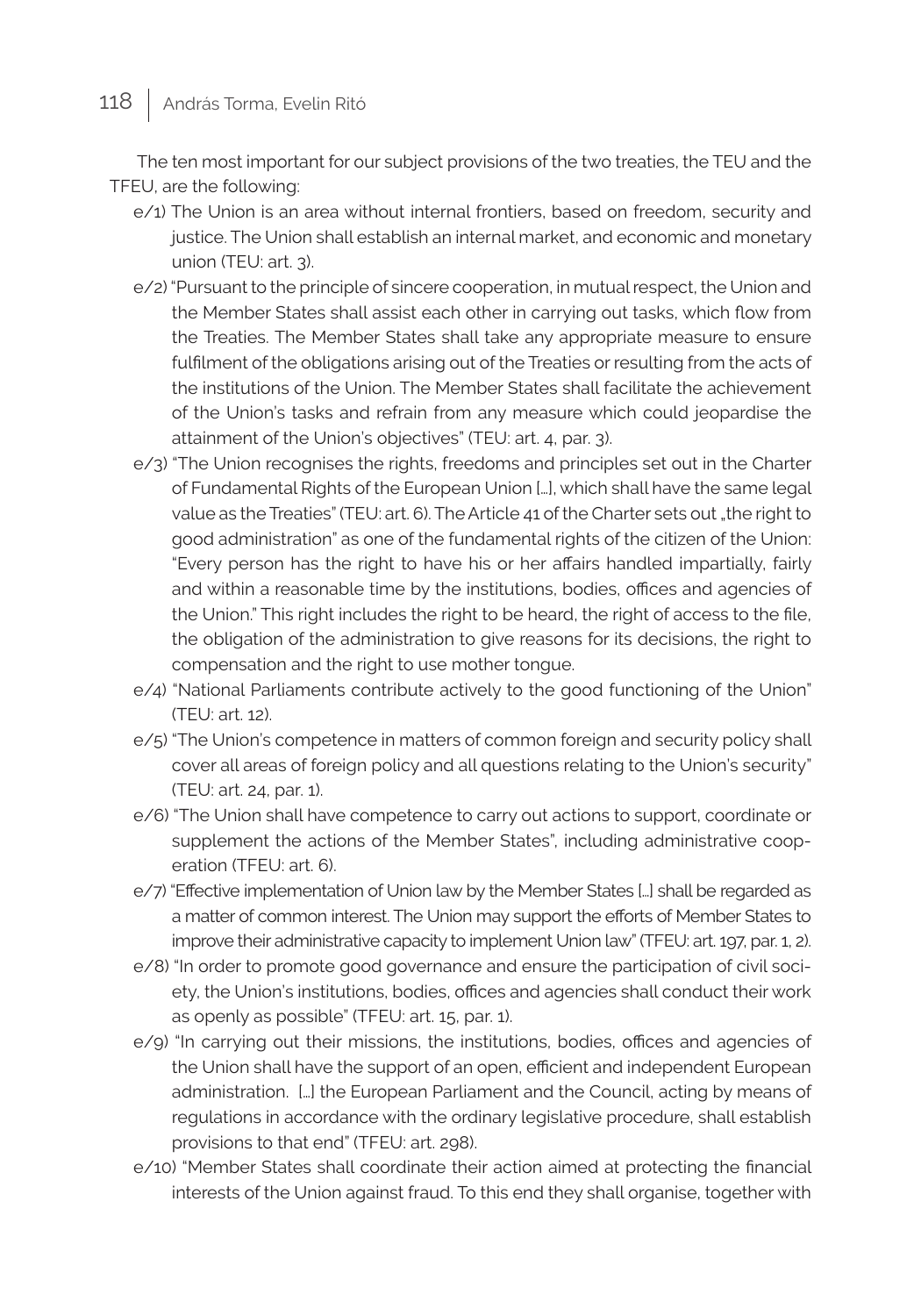the Commission, close and regular cooperation between the competent authorities" (TFEU: art. 325, par. 3).

- f) Member States have put the EU budget for the period 2013–2020 on a new footing and adapted EU cohesion (regional) policy and secondary sources of EU law accordingly.8
- g) For the first time, Member States have "crossed their own shadow" as agreed the EU budget for 2021–2027 by the European Council in July 2020, because more than  $€$  73 billion is planned for "European administration". In other words, the Union is expected to provide a significant amount of budget support for the administrative cooperation mentioned above and for the effective implementation of EU law by the Member States over the next seven years.

In fact, we are now more than fifteen years past the largest, Eastern enlargement of the Communities/Union. In the light of above-mentioned points (a) to (g), it is therefore clear that the European Administrative Space is now much more than a kind of condition for accession, or a metaphor, although it is undoubtedly so! Why and to what extent? We answer in the following way.

In the ten years since the Treaty of Lisbon, the EAS has become a synthesis of values that generally characterises the complex system of relations between the authorities of the European Union and the Member States. The level of convergence has increased significantly in recent years, as required by the effective enforcement of the EU law. As a result, the EAS is no longer a fragmented unit of the results of the activities of twentyseven types of Member State. Rather, it is an area, in which the EU institutions and the Member States' authorities work together in good faith and, as a network of organisations, "embracing" each other, forming a single entity (the European public administration) to ensure the effective and efficient implementation and enforcement of the EU law (Gil Ibáñez 2000: p. 281). It is no coincidence that the Treaty on the Functioning of the European Union gives an independent title (Title XXIV) to administrative cooperation, in which, as mentioned above, it states that the effective implementation of the EU law by the Member States is a matter of common interest (TFEU: art. 197). Or, as one author writes, from the perspective of the separation and division of branches of state power: "in the functional sense, the EU administration can be characterised as the separation of powers of cooperation, and the subordination of different levels" (Schmidt-Assmann 2003: p 10).

We would like to add that, similarly, the European Union can be placed somewhere between a federal state (such as the United States of Europe) and a classic international organisation (such as the United Nations). That means more than an international or-

<sup>8</sup> The following documents are worth highlighting: Regulation (EC) No 1059/2003 of the European Parliament and of the Council on the establishment of a common classification of territorial units for statistics (NUTS); Regulation (EU) No 1303/2013 of the European Parliament and of the Council; Regulation (EU) No 1301/2013 of the European Parliament and of the Council (ERDF-Regulation); Regulation (EU) No 1304/2013 of the European Parliament and of the Council (ESF-Regulation); Regulation (EU) No 1303/2013 of the European Parliament and of the Council (CF-Regulation); Regulation (EU) No 1305/2013 of the European Parliament and of the Council (EAFRD-Regulation); and Commission delegated Regulation (EU) No 480/2014 supplementing Regulation (EU) No 1303/2013 of the European Parliament and of the Council.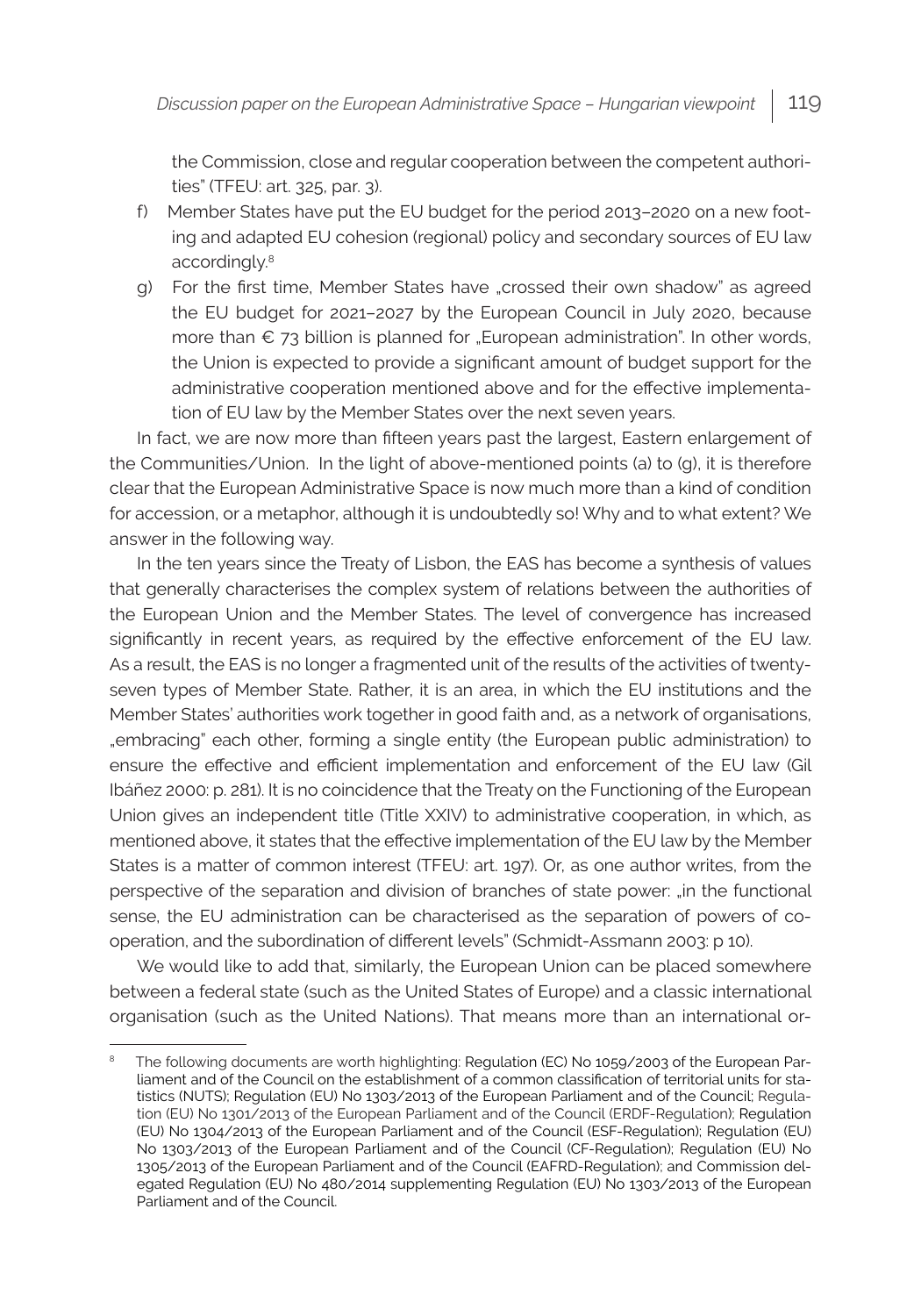ganisation, but less than a federal state. As the German Constitutional Court puts it quite precisely, the European Union is an "alliance of nation states".

### **3. Main features of the European Administrative Space**

The scholar literature is relatively united on the peculiarities of the gradual implementation of administrative integration in the European Union (Balázs 2013, 2015, 2019; Józsa 2003). Consequently, there is a broad consensus on the specificities and main features of the European Administrative Space. In our opinion, the main features of the EAS are outlined below

#### **3.1. Political stability and the enforcement of the democratic rule of law**

Maintain and operate a legal order that ensures the separation of powers, the democratic institutional system and its functioning, the free exercise of fundamental rights and freedoms, the rule of law and respect for minority rights (TEU: art. 2).

#### **3.2. Sustainable and environment friendly economic development, in which the principle of solidarity is dominant**

Article 3, paragraph 3 of the TEU states the following: "The Union shall establish an internal market. It shall work for the sustainable development of Europe based on balanced economic growth and price stability, a highly competitive social market economy, aiming at full employment and social progress, and a high level of protection and improvement of the quality of the environment. It shall promote scientific and technological advance." The principle of solidarity is realised primarily through the economic, social and territorial cohesion on the basis of Articles 174–178 of the Treaty on the Functioning of the European Union. According to them, in order to promote comprehensive, harmonious development, the Union will continue its activities in such way as to ensure cohesion and an increase in the EU's cohesive strength (e.g. see: Cucic, Davinci 2017).

#### **3.3. Decrease of the role of national parliaments and increase of the role of national administrations**

From an institutional point of view, the winners of the European integration – at least in our judgment – are the administrative authorities of the Member States, especially the governments and particularly the ministers. The Council of Ministers, which consists of the ministers of the Member States, was the exclusive legislator for a long time, and now it is the co-legislator together with the European Parliament. Consequently, the national parliaments of the Member States are not legislators but executors for the implementation of Community/Union law. One author wrote about this topic in 2007 that "by the fact that the Council is the central legislative body at European level and a number of competencies of the national power has been conferred on the EU (at the same time lost by national Parliaments) without the European Parliament's position to be strengthened to a similar extent, we are the witnesses of a kind of de-parliamentarisation" (Calliess 2007: p. 491).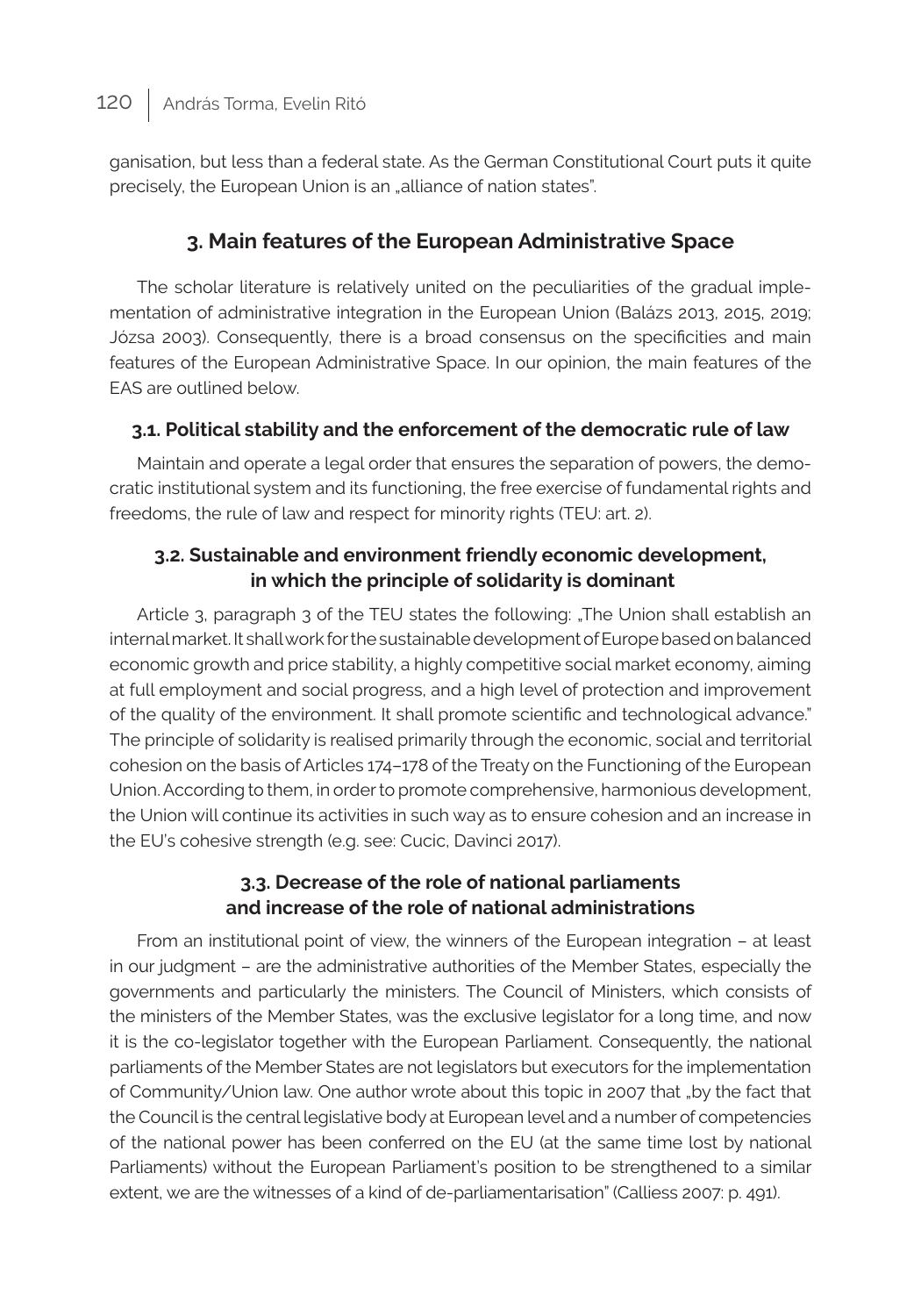Of course, this has enhanced the role of Member States' ministers and governments at the Community/EU level. This phenomenon is called in the legal literature as "the democratic deficit", which the Union has long sought to reduce (Chiti, Greco 2007). The solution could be to promote the European Parliament as the sole legislator, but the realistic potential for this is quite small in these days (e.g., see: Cioclea 2016).

#### **3.4. Maintenance and operation of a reliable, transparent and democratic administration**

With regard to reliability, it must be assumed that the EU Member States are free to organise their public administration, essentially free of external influence. It is indifferent to the EU how the Member States organise the enforcement of EU law: what organisational solutions and methods they use, what kind of civil servants they have, etc. The only point is that the public administrations have to function in such way that the tasks set out in the Treaties and in Union acts have to be fully and correctly implemented in order to achieve the Union's social, economic and political goals. To this end, the EU require, above all, that the structure and function of the administrative system have to be reliable. The provisions of the EU law have to be transposed into the national legal systems in time, the various authorities have to effectively and efficiently apply them as well, and have to allow continuous monitoring thereof carried out at the EU level and have to ensure appropriate means of dispute resolution.

The EU's expectation is that the Member States' administrations should be transparent: the range of those national administrative authorities, which are in communication with the EU institutions and especially with the European Commission, has to be unambiguous, the levels of decision-making and competencies have to be accurately fixed and properly marked off, moreover the powers of the various national institutions have to organically fit with each other, and there should not be "empty space" or jurisdictional overlap.

Finally, the EU's expectation is that the national administrations have to operate democratically. The requirement of democracy includes the rule of law, the respect for human rights and fundamental freedoms, multi-party system, the people's power, the party neutrality of the public officials and other practitioners of public power, the stability of laws, the predictable functioning of the administration.<sup>9</sup>

If the Member States do not fulfil the above Union expectations, the European Commission and the other Member States have got the legal instruments to enforce them especially in the framework of the procedures based on Articles 114, 126, 258, 259 of the Treaty on the Functioning of the European Union.

#### **3.5. Enforcement of the** *good governance* **principles all over the EU: both at the level of the EU, the Member States, and the local governments**

We have to mention here the *White Paper on European governance* published by the European Commission in 2001 (*European Governance, COM(2001)428*). Following

About the Member States' result obligation and criteria of reliability, transparency and democratic functioning – see: Forunier 1997.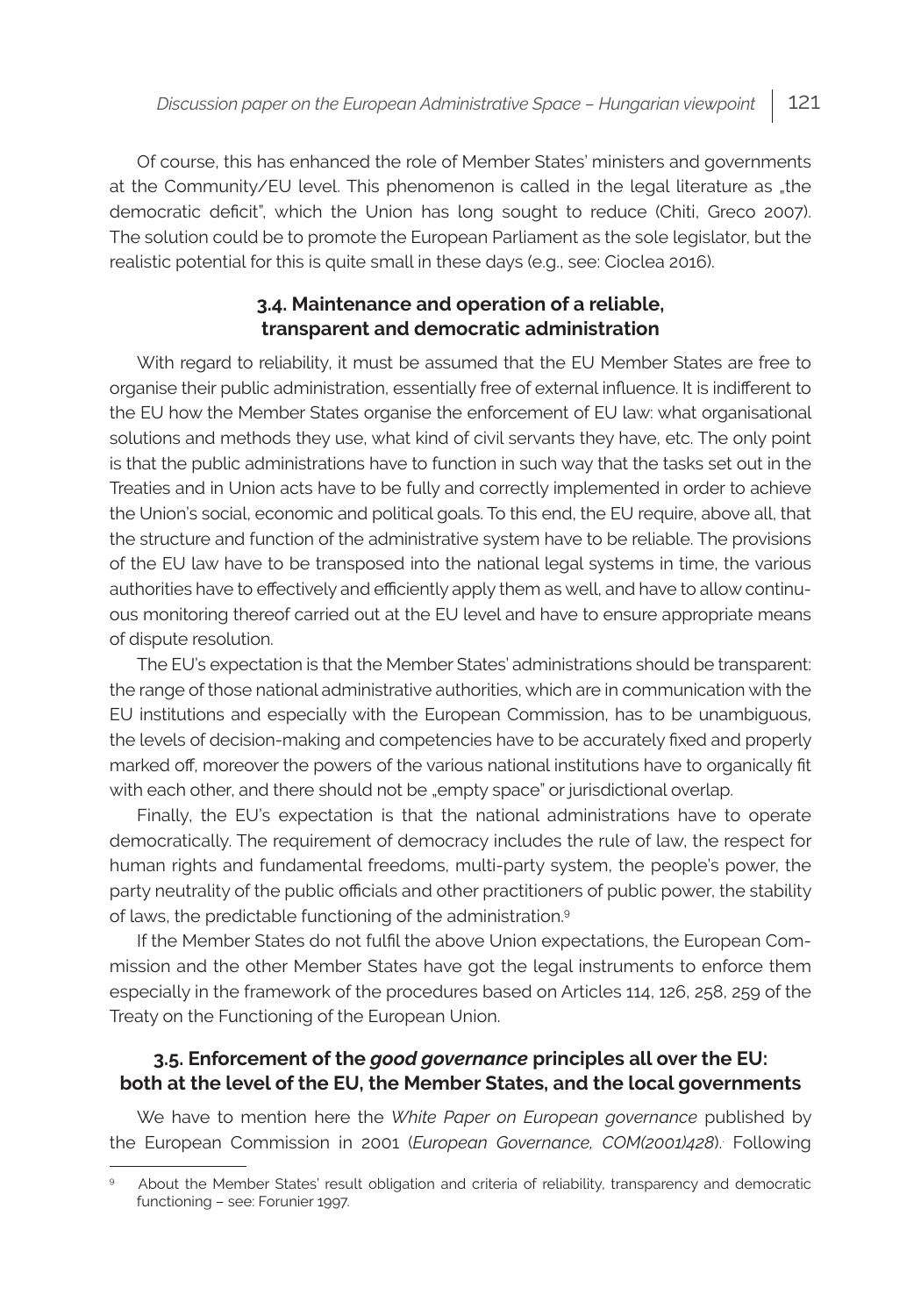# 122 | András Torma, Evelin Ritó

a critical analysis, this document states that in order to bring the EU institutions closer to EU citizens, the five principles of *good governance* must be implemented: openness, participation, accountability, effectiveness, and the requirement of coherence (see: *European Governance* 2001).

The principle of *openness* requires that the institutions should work in a more open way. They have to make clear for everyone, what they do, why they act, and what decisions are taken by them. They have to communicate it in appropriate language style and in comprehensible form.

The principle of *participation* creates the validity of the decisions and, at the same time, it increases the citizens' confidence in the institutions since it ensures the right for the citizens, as well as for the various non-governmental and other organisations to have a say in the decision-making. So decision-making is not just the prerogative of the EU institutions involved.

The principle of *accountability* means that, on the one hand, each institution is required to explain and to make everyone understood, what and why it does and, on the other hand, they have to take the responsibility for their actions and omissions too.

The principle of *effectiveness* establishes three requirements for the institutions. On the one hand, the different policies have to be carried out in the light of clear goals, on the basis of past experiences, probable future effects, and in due time (timeliness). On the other hand, it requires that the decisions taken and the consequences of the decisions always have to be proportionate to the objectives set out (principle of proportionality). Thirdly, the decisions always have to be taken at the most appropriate level (principle of subsidiarity).

The principle of *coherence* requires the realisation of consistency and enforcement thereof in the different areas on behalf of the institutions. It must be made clear that the changes occurring in the world are ever more complex, thus the response given to institutions also have to be complex and well-coordinated (coherent).

The *White Paper* also states that the five principles of the *good governance* need to be applied all over the EU, it must be validated by the EU and Member State authorities: both the central authorities and the local governments. It can be seen that this is fundamentally about the expectations placed on the EU institutions and the national authorities of the Member States as organisations. This should be emphasised, because we are speaking about standardising the procedure of the Member States' authorities in connection with the next feature of the EAS.<sup>10</sup>

#### **3.6. Harmonisation of the procedural systems or the application of such procedural rules and institutions, which ensure the enforcement of the EU law**

In recent years, there has been a growing consensus that economic integration in the European Union must be followed by administrative integration. It is not permissible

<sup>10</sup> We note that the terms *good governance* and *openness* are also used by the TFEU in Article 15, which states that in order to be effective these principles, the institutions and bodies of the Union shall act in accordance with the principle of openness.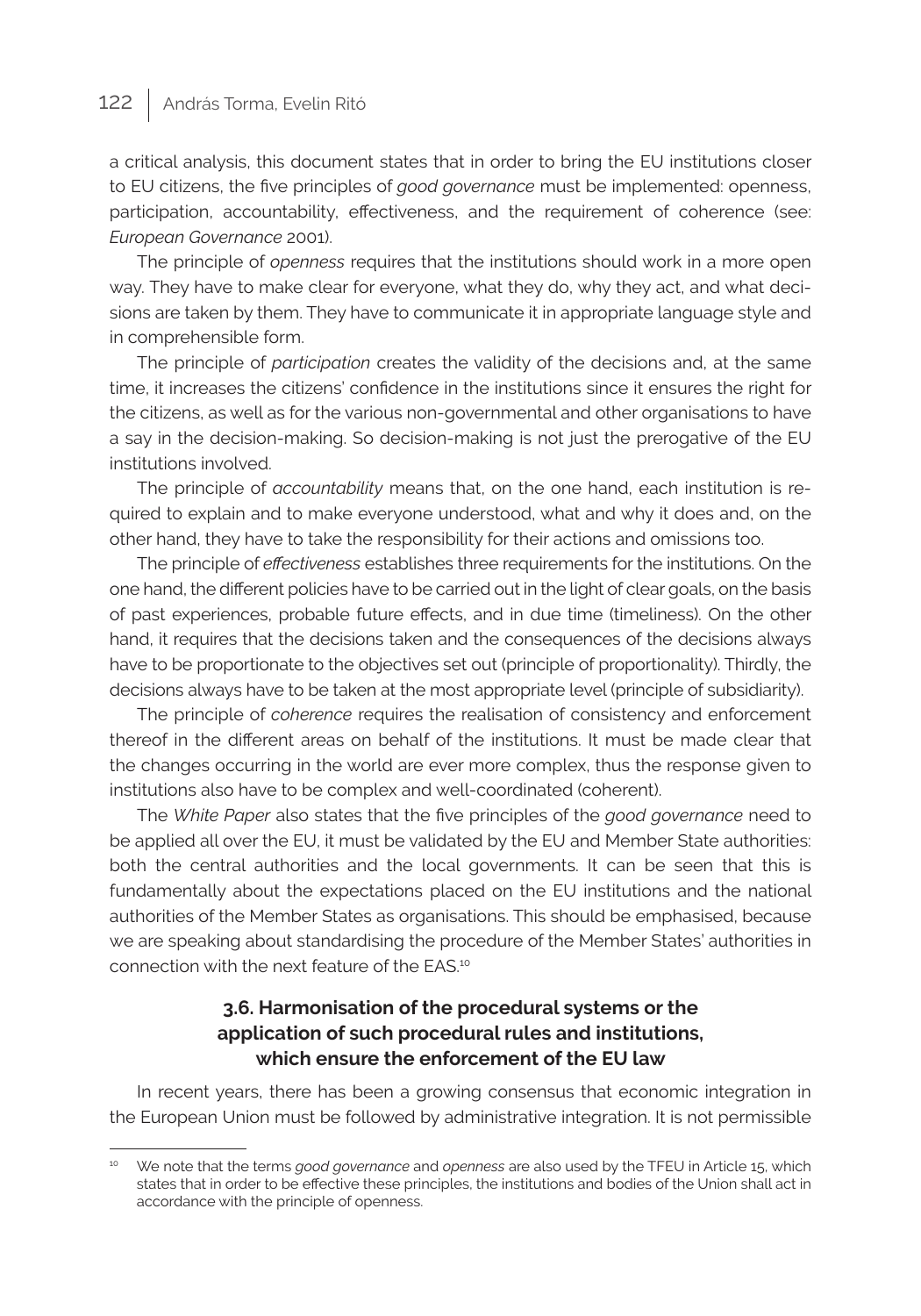for Member States to implement the Treaties and EU law in twenty-seven ways. Thus, in the European Administrative Space, a kind of unification (Europeanisation) of the national authorities and official procedures of the Member States has begun and continued.

- 1) The overture was given by the OECD recommendation on the European principles for public administration (see: OECD SIGMA/PUMA 1999). The general principles of public administration in the EU Member States should be divided into four groups: a) reliability and predictability, b) openness and transparency, c) accountability (public responsibility), d) effectiveness and efficacy.<sup>11</sup>
- 2) Besides the OECD, another European integration organisation, established in 1949 – The Council of Europe – has also sought to contribute to the unification of European nation-state administrations. In the seventy years since its creation, the Council of Europe has drawn up numerous conventions and opened them to the Member States for ratification, as well as issued numerous recommendations for Member States. Among these conventions we have to mention the *European Charter of Local Self-Government*. Without going into detail, we see the importance of this document in setting a European standard for the European states (at least those states, which are members of the Council of Europe and have acceded to the Charter) concerning the minimum requirements they have to enforce as regards their local self-governments (e.g. see: Szente 2014).

Among the recommendations of the Council of Europe (Committee of Ministers), the *Recommendation CM/Rec (2007)7 on good administration* plays an important role in unifying Member States' administrations. This document sees the quarantee of "good administration" in the fact that the governments are all in favour of making the organisation and operation of public administrations more efficient, effective and cost-effective. To this end, the *Recommendation CM/Rec (2007)7* seeks to encourage "harmonisation of procedures" by inviting Member States to follow the *Code of good administration* annexed. This *Code…* sets out the general application of the following administrative (procedural) principles in the Member States, thus establishing a kind of European minimum procedural standard:

- the subordination of public administration to law (Article 2),
- the principle of equal treatment (Article 3),
- decision-making within a reasonable time (Article 7 and 13),
- **•** protection of personal data (Article 9),
- the principle of transparency (Article 10),
- the principle of judicial review (Article 22),
- liability for the damages which were caused by administration powers (Article 23).

As it can be seen, these principles are very similar to that of the OECD principles or they sometimes coincide.

3) The most important steps taken to codify procedural law at EU level have been taken in the Treaty of Lisbon (2007) and in the TEU and the TFEU. The Treaties refer to this in four places: 1) Article 4 of the TEU; 2) Article 197 of the TFEU:

<sup>&</sup>lt;sup>11</sup> These principles are also analysed in the Hungarian literature (e.g. see: Jenei 2005: chapter 3.2.2; Józsa 2003: p. 724, 725).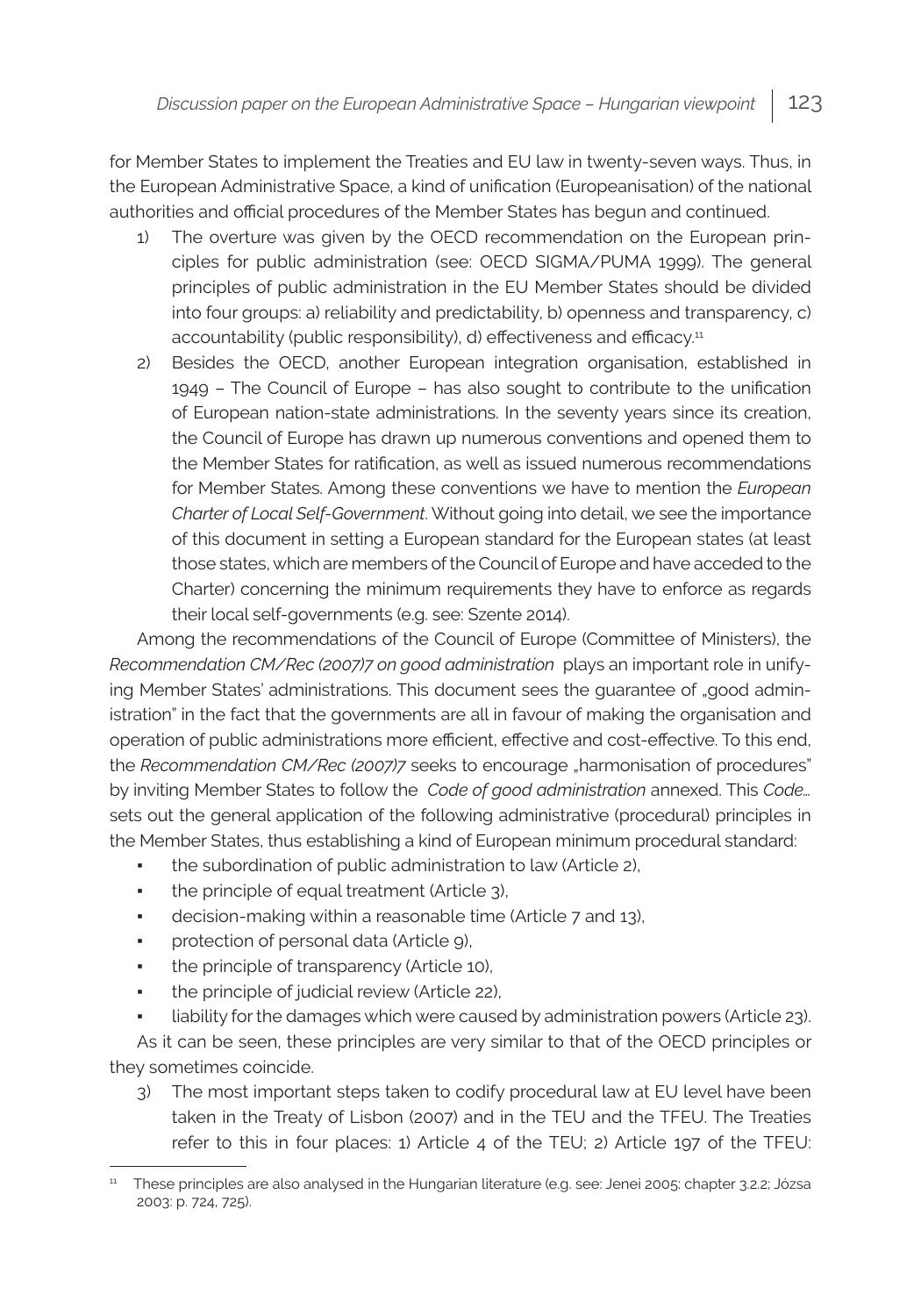## 124 András Torma, Evelin Ritó

administrative cooperation is a "matter of common interest"; 3) Article 298 of the TFEU: the EU institutions rely on an "open, efficient and independent European administration"; 4) Charter of Fundamental Rights, Article 41: "Right to good administration"*.* 12

Among the EU institutions, the European Parliament played a crucial role in 2013 and then in 2016 because of its resolutions. Work on standardising procedural law began in 2010 with the setting up of a working group on EU administrative law by the European Parliament's Committee on Legal Affairs. The working group reviewed the entire EU *acquis* and found that there is a lack of coherence between individual procedural rules, and complete chaos in the EU administration. This endangers the effective enforcement of the EU law and the legal certainty of the EU citizens. It is, therefore, necessary to create regulatory transparency and coherence of procedural rules, which can only be achieved by issuing a single set of procedural rules at the EU level in the form of a regulation (Balogh-Békési et al. 2017; Boros 2017; Csatlós 2016; Ziller 2015).

The report of the working group was discussed by Parliament and agreed in 2013 with the *Resolution 2012/2024(INL)*. Based on Articles 225 and 298 of the TFEU, the document called on the European Commission to prepare a draft regulation on European administrative procedure and send it to the two EU legislative institutions (Council and Parliament). As an annex to the Resolution, Parliament has also attached recommendations, thus helping with codification.

However, the Commission has not complied with Parliament's request for years, and on 9 June 2016, the Parliament re-issued the *Resolution 2016/2610(RSP) for an open, efficient and independent European Union administration (P8\_TA(2016)0279)*. It again called on the Commission to draft EU procedural legislation and send it to the two legislative institutions. To help with the work, Parliament had also attached a draft regulation. The key features and values of the draft are as follows:

- The rule of law is the most fundamental value of the European Union.
- Acts under Union law must comply with the requirement of proportionality.
- The EU administration should take administrative action in accordance with administrative procedures that guarantee impartiality, fairness and timeliness.
- In the case of an administrative procedure initiated on the basis of an application, the right to good administration imposes an obligation on the Union administration to acknowledge receipt of the application in writing.
- In the interests of legal certainty, administrative proceedings should be initiated within a reasonable time after the events.
- The "right to good administration" requires the EU administration to fulfil a socalled duty of care throughout the procedure.
- The "right to impartial treatment" is a consequence of the right to good administration.

A detailed analysis of these provisions is beyond the narrow limits of this article, so we mentioned them here only as a fact.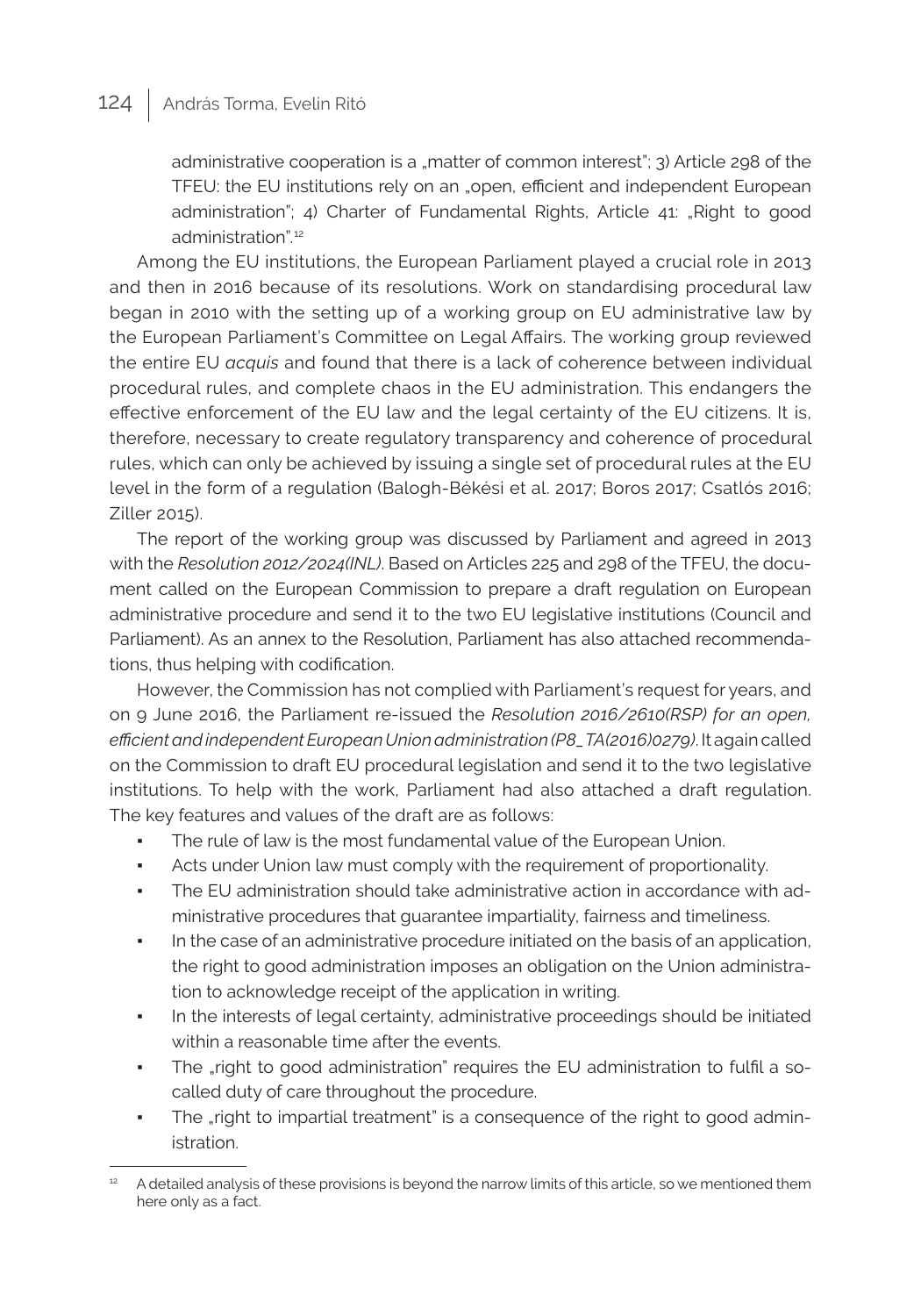However, the European Commission has not reacted this time either and has so far not submitted a Formal Proposal for an open, efficient and independent European administration, so again it has not complied with Parliament's request.

#### **Conclusions**

Our hypothesis mentioned in the introductory thoughts – according to which the European Administrative Area exists and has its own specific public law characteristics – has been confirmed. There can be no doubt that our position has been confirmed now in the tertiary sources of the European Union law (in the case law of the European Court of Justice), secondary sources of European Union law (in the acts of the European institutions) and even in the primary sources of European Union law (in the Acts).

To conclude this study, it should be noted that the Treaty of Lisbon and subsequent EU legislation have not resolved the tension between the uniformity of the scope of EU law and the autonomy (diversity) of Member States' public administrations. However, this would sooner or later be important, because the development of the EU and, as a part of it, the European Administrative Space, faces a number of new challenges.

We can refer to uncontrolled migration since 2015, globalisation, energy and environmental problems, the fight against terrorism, the COVID-19 pandemic and its consequences. However, a detailed discussion of these challenges and the EU and Member State responses to them may already be the subject of a new study.

**András Torma** – professor, he completed his university studies in Szeged in 1980, where he obtained a law degree with a *summa cum laude*. After that he was a legal adviser in Miskolc, and then in 1984 he started work at the University of Miskolc, Faculty of Law, Department of Administrative Law. He received his academic degree in 1993 and the title of university professor in 2003. Since 1995 he was the head of the department, since 1997– the director of the institute, since 2004 he was the deputy dean, since 2012 – the dean, and since 2013 – the rector of the University of Miskolc. He has published over 300 scientific works, including several monographs, textbooks, and university notes. He was inaugurated in 2016 by the University of Târgu Mureş (Romania) as an Honorary Doctor (*Doctor Honoris Causa*). Research interests: public law, administrative law, administrative informatics, organisation and management in public administration, and European public administration.

**András Torma** – profesor, ukończył studia w Szeged w 1980 roku, gdzie uzyskał dyplom z prawa z wyróżnieniem *summa cum laude*. Następnie był radcą prawnym w Miszkolcu, a w 1984 rolu rozpoczął pracę na Uniwersytecie w Miszkolcu (Wydział Prawa, Katedra Prawa Administracyjnego). Tytuł naukowy otrzymał w 1993 r., a tytuł profesora uniwersyteckiego w 2003 roku. Od 1995 roku był kierownikiem katedry, od 1997 – dyrektorem instytutu, od 2004 – prodziekanem, od 2012 – dziekanem, a od 2013 – jest rektorem Uniwersytetu w Miszkolcu. Opublikował ponad 300 prac naukowych, w tym kilka monografii i podręczników. W 2016 r. został uhonorowany tytułem doktora *Honoris Causa* Uniwersytetu w Târgu Mureş (Rumunia). Zainteresowania naukowo-badawcze: prawo publiczne, prawo administracyjne, informatyzacja administracji, organizacja i zarządzanie w administracji publicznej oraz europejska administracja publiczna.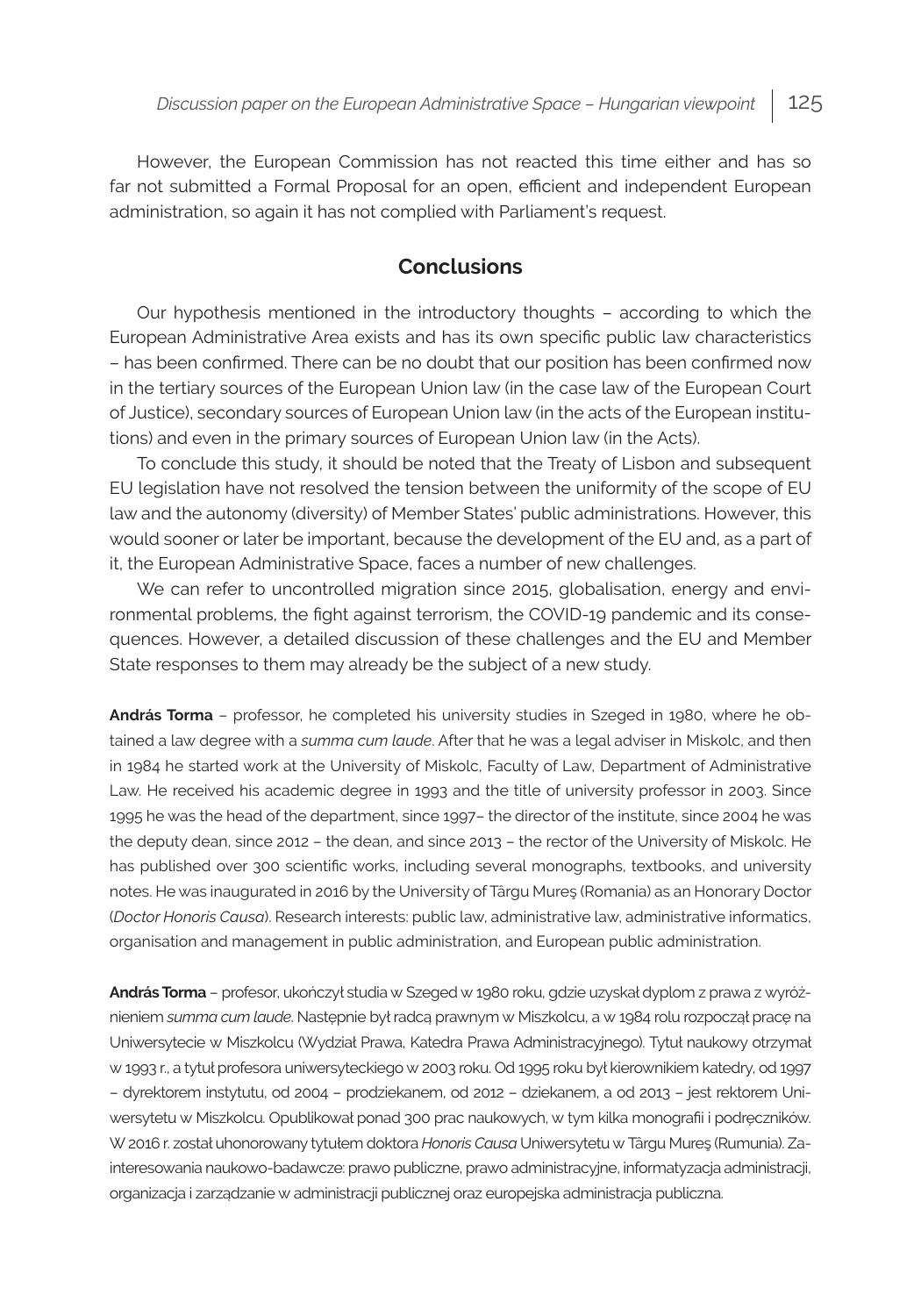# 126 | András Torma, Evelin Ritó

**Evelin Ritó** – faculty member and researcher at the Faculty of Law of the University of Miskolc in the fields of administrative law and infocommunication law. She also works at the University of Miskolc as a legal specialist. She graduated in 2017 from the Faculty of Law of the University of Miskolc as a lawyer. In the 2015/2016. academic year she was awarded by scholarship of the Parliamentary Apprenticeship Programme organised by the Office of the Parliament. She is a member of the New National Excellence Programme since September 2018. Research interests: e-government, digital public services, Smart City, procedural issues of the European administration.

**Evelin Ritó** – pracownik naukowy, badaczka na Wydziale Prawa Uniwersytetu w Miszkolcu w zakresie prawa administracyjnego i prawa infokomunikacyjnego. Pracuje również na Uniwersytecie w Miszkolcu jako specjalista ds. prawnych. Ukończyła w 2017 studia prawnicze na Wydziale Prawa Uniwersytetu w Miszkolcu z dyplomem prawnika. W roku akademickim 2015/2016 została stypendystką programu praktyk parlamentarnych organizowanego przez Biuro Parlamentu. Od września 2018 roku jest członkiem Nowego Krajowego Programu Doskonałości. Zainteresowania naukowo-badawcze: e-administracja, cyfrowe usługi publiczne, Smart City, kwestie proceduralne administracji europejskiej.

#### $\bullet$  References:

- BALÁZS István (2013), *Az "Európai Közigazgatási Térség" és az európai közigazgatási jog,* in: András Lapsánszky (ed.), *Közigazgatási Jog. Fejezetek szakigazgatásaink köréből,* vol. I, Budapest.
- BALÁZS István (2015), *Az európai közigazgatási jog és közigazgatás értelmezéséről,* in: Balázs Gerencsér, Lilla Berkes, András Zs. Varga (eds), *A hazai és az uniós közigazgatási eljárásjog aktuális kérdései,* Pázmány Press, Budapest, p. 13–29.
- BALÁZS István (2019), *A magyar közigazgatás az "Európai Közigazgatási Térségben",* "Pro Publico Bono – Magyar Közigazgatás", no.2019/1, p. 68-85. DOI: 10.32575/ppb.2019.1.4
- BALOGH-BÉKÉSI Nóra, BALÁZS István, BOROS Anita (2017), *I. Könyv, Általános Rendelkezések*, "Pro Publico Bono – Magyar Közigazgatás", no. 2017/2, Különszám.

BOROS Anita (2017), *Bevezetés,* "Pro Publico Bono – Magyar Közigazgatás", no. 2017/2, Különszám.

- CALLIESS Christian (2007), *Demokrácia az európai Állam és Alkotmány-szövetségben*, "Jogtudományi Közlöny", no. 11/2007, p. 488–496.
- CASSESE Sabino (1987), *Divided Powers: European Administration and National Administrations*, in: Sabino Cassese (ed.), *The European Administration*, International Institute of Administrative Sciences and European Institute of Public Administration, Brussels.
- CHARTER of Fundamental Rights of the European Union, OJ C 326, 26.10.2012.
- CHITI Mario P., GRECO Guido (2007), *Trattato di Diritto Administrativo Europeo,* Milano.
- CIOCLEA Alexandra Ema (2016), *Principles of the European Administrative Space and their Impact on Performance in Public Organisation*, "CES Working Papers".
- CUCIC Vuk, DAVINCI Marco (2017), *The European Administrative Space Instrument for Transforming the Serbian Administrative Law System,* in: Ani Matei, Cristina Sandu (eds), *Enlargement of the European Administrative Space: Public Administration Reforms on the road to E.U. Membership*, Scholars' Press.
- CZUCZAI Jenő (1999), *Public Administration and European integration,* in: Lajos Ficzere, Imre Forgács (eds), *Magyar Közigazgatási Jog Különös Rész*, Budapest